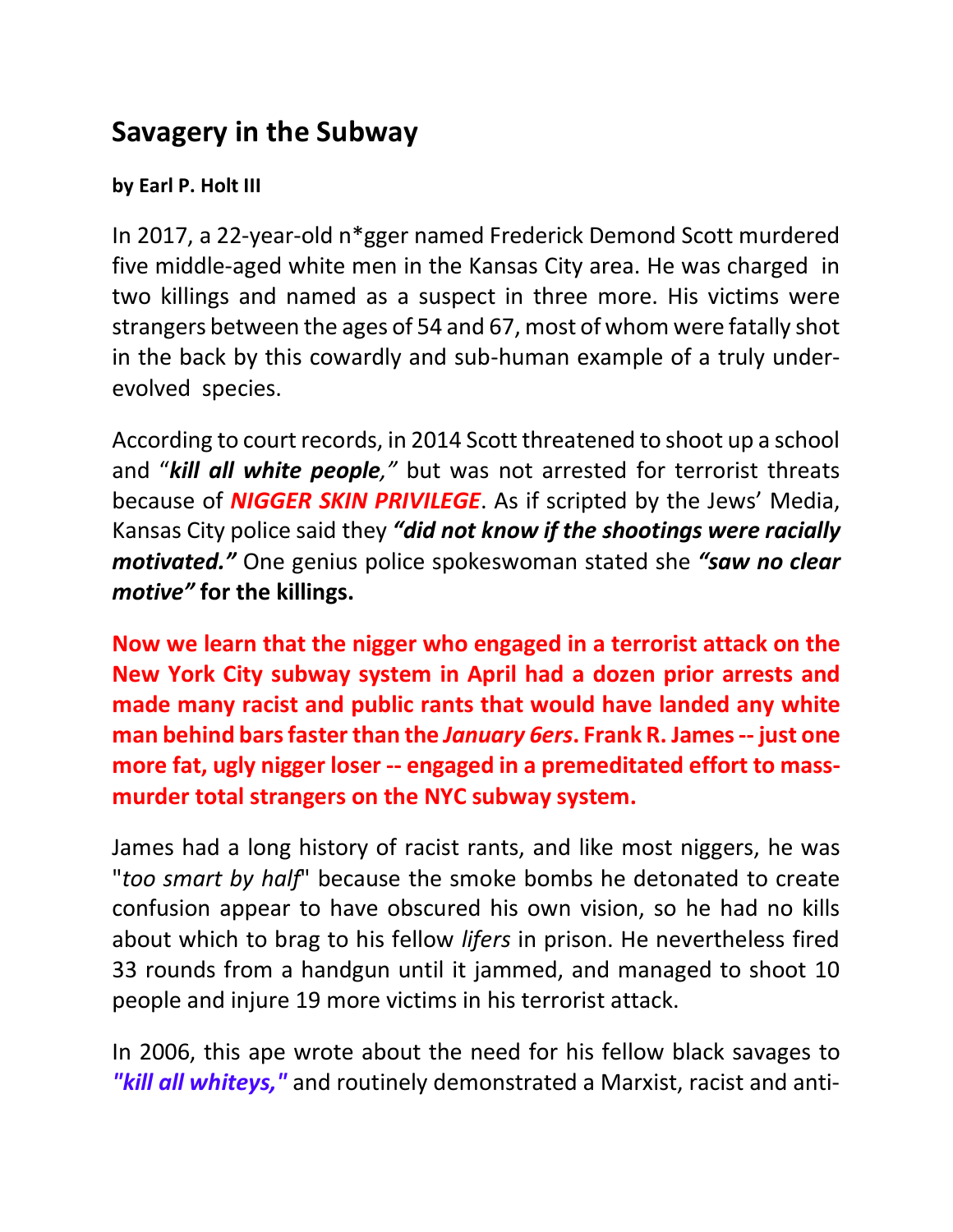Trump obsession. His *Facebook* page routinely voiced extreme viewpoints that talked about shooting people, with many posts sympathetic to "*black nationalism*." His posts also supported the *Black Liberation Army*, *Black Lives Matter*, and even praised Cuban dictator Fidel Castro.

James also praised his fellow nigger in Dallas who murdered five police officers in 2016, and in a *YouTube* rant called 9-11 *"the most beautiful day, probably in the history of this f\*cking world."*

**The saga of Frank R. James illustrates many principles. First, racist black savages must literally attempt mass-murder of innocent citizens before they get even a hint of scrutiny from federal law enforcement because of** *Nigger Skin Privilege.* **Afterwards, the Jews' Media obscure their race, lest the public get the wrong idea about** *Africanus criminalis***.**

**Second, our thoroughly politicized, corrupt and incompetent FBI and Justice Departments have wasted enormous time and resources employing** *agents provocateur* **to entrap or investigate law-abiding "***white nationalists***" like myself, while allowing dangerous and violent black savages to run amuck with impunity.** 

**Third, their lower IQ prevents most blacks from ever recognizing allthat whites have done to try to civilize them. Since the mid-1960s, we've spent at least \$25 TRILLION to feed them, clothe them, house them, and try to educate their bastards. We even give them endless advantages over whites in employment and admissions, all to no avail.**

In return, whites receive nothing but violence, property crime, vote fraud, jury nullification and endless complaints that we aren't doing enough for them. Their unprecedented indulgence by white society has merely ensured that most blacks will remain children **THEIR ENTIRE LIVES.**